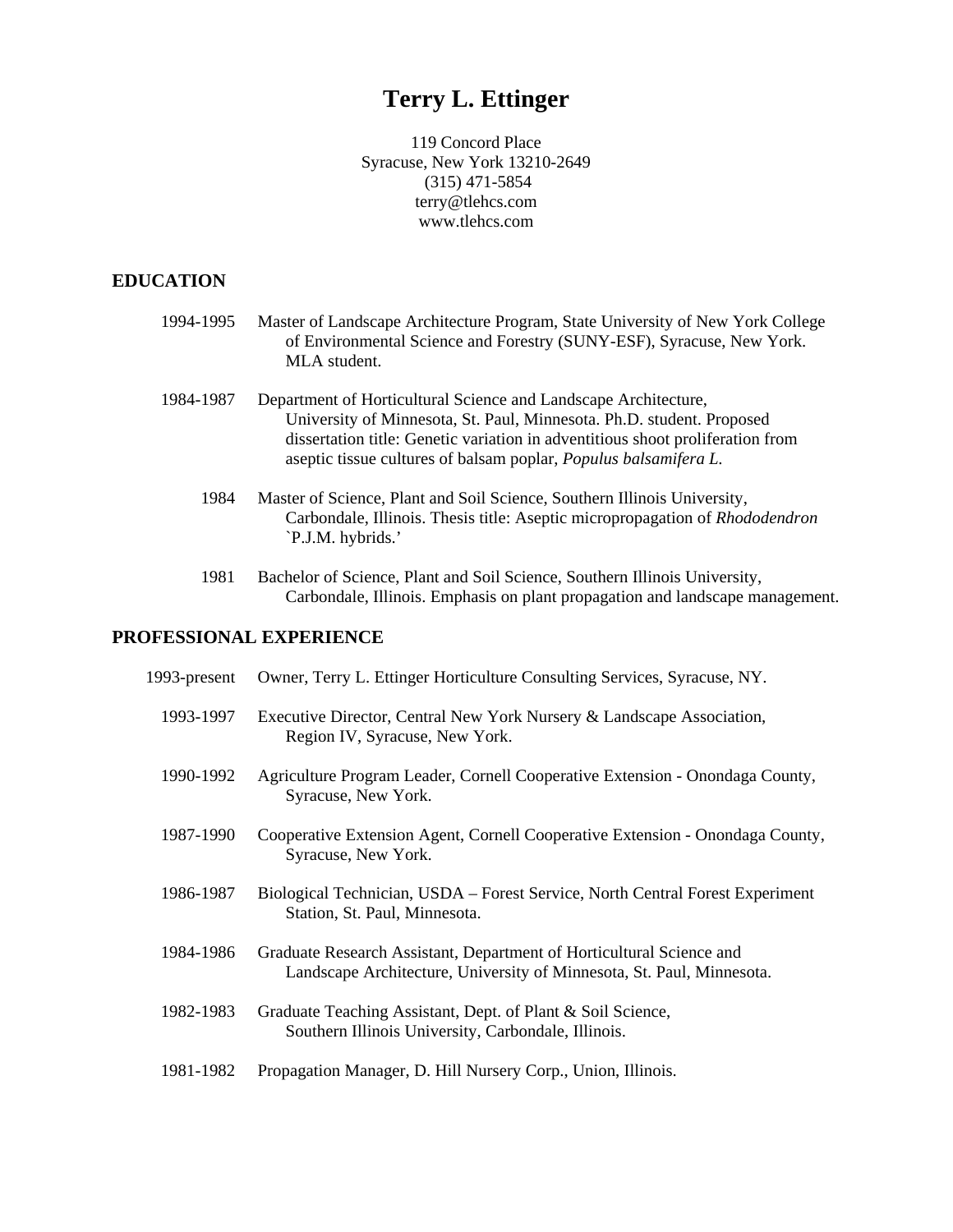# **ACADEMIC POSITIONS**

- 1993-1994 Adjunct Faculty, Department of Biology, Onondaga Community College, Syracuse, New York.
- 1993-1994 Adjunct Faculty, Department of Horticulture, SUNY - Morrisville, Morrisville, New York.

### **COURSES TAUGHT**

- 1993 General Biology I, Onondaga Community College, Syracuse, New York. General Biology I Lab, Onondaga Community College, Syracuse, New York. Landscape and Turf Management, SUNY - Morrisville, Morrisville, New York.
- 1994 General Biology I, Onondaga Community College, Syracuse, New York. General Biology I Lab, Onondaga Community College, Syracuse, New York. Landscape Planning and Design I, SUNY - Morrisville, Morrisville, New York.

# **INVITED ACADEMIC LECTURES**

 2000-2005 2000-2008 LSA 433/633 – Planting Design and Practice, SUNY-ESF, Syracuse, New York. (Annual lecture and laboratory on turfgrass management and identification.) FOR 480/680 – Urban Forestry, SUNY-ESF, Syracuse, New York. (Annual lecture on the impact of site characteristics on urban forest design, installation and management.)

#### **PROFESSIONAL PRACTICE**

#### **Selected Recently Commissioned/Built Landscape Design Projects**

- 2007 Milosky-Chin Residence – Jamesville, New York
- 2007 Salamone-Gandel Residence - Dewitt, New York
- 2006 Bird Library Main Entrance, Syracuse University - Syracuse, New York
- 2006 Whitman School of Management, Syracuse University - Syracuse, New York
- 2006 Hi-Da-Way Summer Cottages - Alexandria Bay, New York
- 2005 Erie Canal Park - Jordan, New York
- 2004 Pagano Summer Residence - Seneca Falls, New York
- 2004 Winter Harbor Marina - Central Square, New York
- 2003 Von Dran Residence - Dewitt, New York
- 2002 Scerpella Residence - Dewitt, New York
- 2001 OnCenter Convention Center Complex - Syracuse, New York
- 2000 Everson Museum/Civic Center Plaza - Syracuse, New York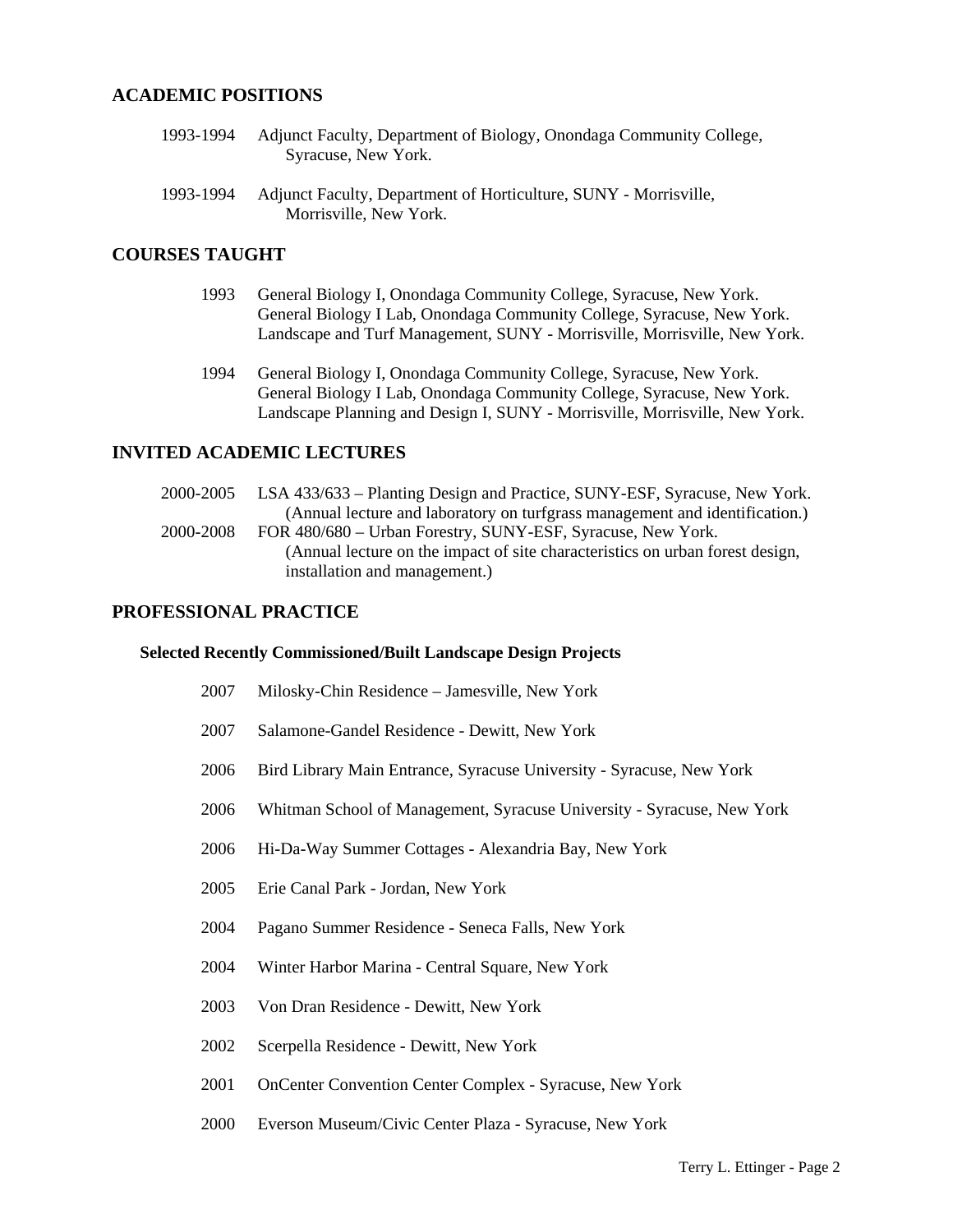#### **Selected Landscape Design/Management Consulting Projects**

- 2007 Street tree evaluation. Client - Crouse-Marshall Business Improvement District, Syracuse, New York.
- 2006 Landscape evaluation. Client - The Burrow Family, Little Falls, New York.
- 1999-2005 Landscape evaluation, renovation and staff training at King's Gate West and High Acres apartment complexes, Camillus, New York. Client - Rivercrest Realty Investors, Raleigh, North Carolina.
	- 2002 Landscape and turf evaluation of East Syracuse, New York campus. Client - Bristol-Myers Squibb Company, New York, NY.
	- 1997 Inventory and valuation of in-ground nursery stock at Flax Mill Nursery, Cambridge, New York. Client - Barhite and Holzinger, Inc., Bronxville, New York.
	- 1996 Evaluation and remediation of acid sulfate soil on landscape plantings and turf at Crofton Meadows Waste Treatment Plant, Anne Arundel County, MD. Client – The O'Brien & Gere Companies, East Syracuse, New York.
	- 1995 Landscape evaluation and renovation at Brighton Meadows Office Park, Town of Brighton, NY. Client - Pioneer Development Co., Syracuse, New York.
	- 1994 Expert witness and turf consultant for C&S Companies, Syracuse, New York. Client - C&S Companies, Syracuse, New York.
	- 1993 Riverbank State Park Horticulture Staff Training Needs Assessment in New York, NY. Client - NYS/CSEA Labor-Management Committees, Albany, New York.

#### **PUBLICATIONS**

#### **Academic**

- Ettinger, Terry L. 1992. To kill a landscape. Proceedings, 55<sup>th</sup> Annual New York State Pest Management Conference, Cornell University, Ithaca, New York.
- Read, P.E. and T.L. Ettinger. 1985. How does tissue culture benefit the practical plant propagator? Proceedings of the International Plant Propagators Society, 35:603-608.
- Ettinger, T.L., P.E. Read, W.P. Hackett, M.E. Ostry and D.D. Skilling. 1985. Development of resistance in *Populus* to *Septoria musiva* utilizing somaclonal variation. Proceedings, 20<sup>th</sup> Annual Canadian Tree Improvement Association Conference*.*
- Ettinger, T.L. and J.E. Preece. 1985. Aseptic micropropagation of Rhododendron P.J.M. hybrids. Journal of Horticulture Science, 60 (2): 269-274.
- Ettinger, Terry L. 1984. Aseptic micropropagation of *Rhododendron* `P.J.M. hybrids.' M.S. Thesis, Southern Illinois University, Carbondale, Illinois.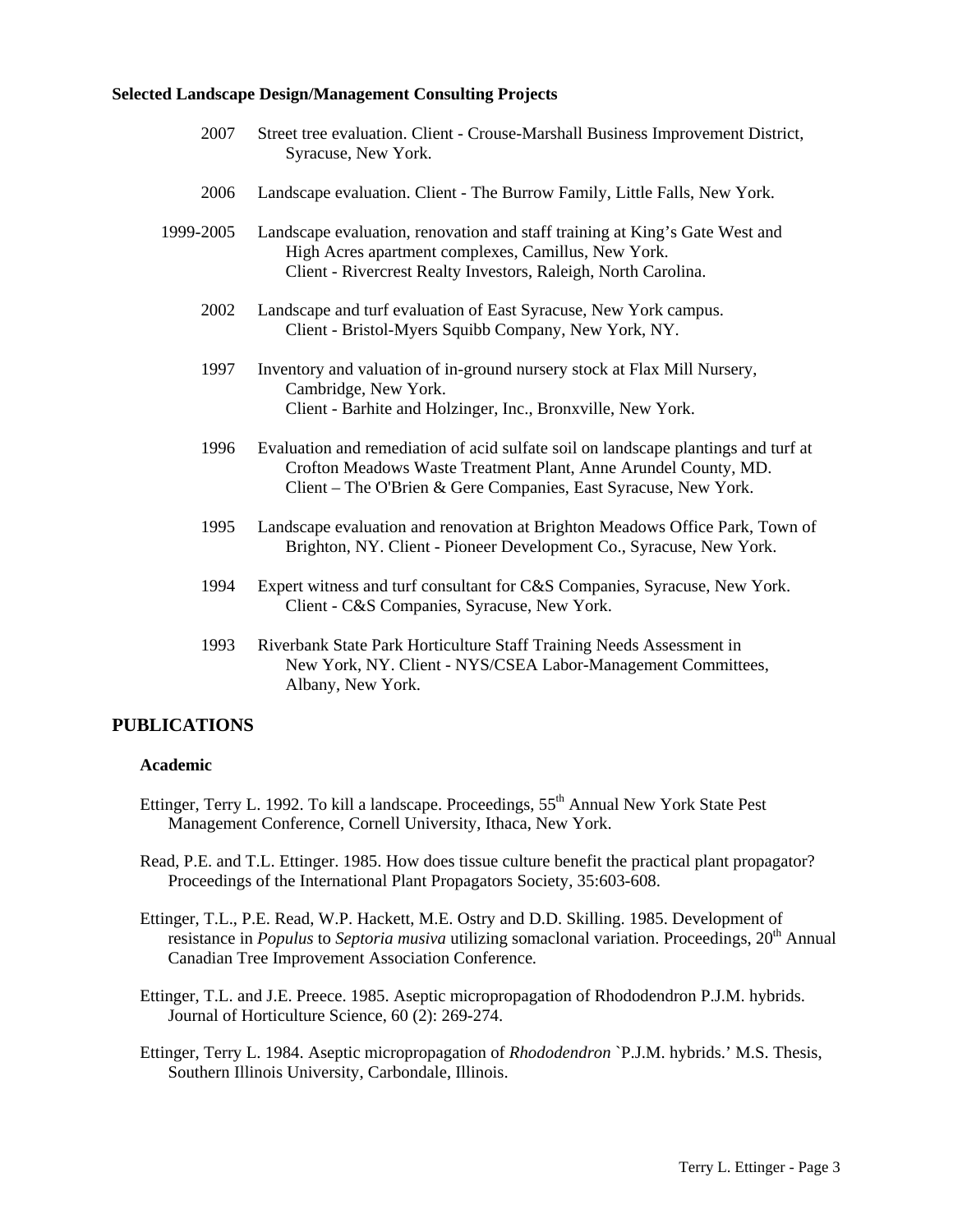#### **Popular Press**

Ettinger, Terry L. 2007. Improve your soil by raking less. Fine Gardening, 117:24-25.

#### **Selected Self-Published Newsletters and Fact Sheets**

- *Central New York Lawn Care Guide*, 6<sup>th</sup> ed. 2007. Central New York Lawns, Landscapes & Gardens Facts, Terry L. Ettinger Horticulture Consulting Services. (Note: more than 10,000 copies of this fact sheet have been printed and distributed since it was first published in 1994.)
- *Recommended Lawn Care Product Guide*, 3rd ed. 2007. Central New York Lawns, Landscapes & Gardens Facts, Terry L. Ettinger Horticulture Consulting Services.
- *Lawn Seeding and Renovation Guide,* 2007. Central New York Lawns, Landscapes & Gardens Facts, Terry L. Ettinger Horticulture Consulting Services.
- *Leaves aren't trash so please don't rake them to the curb!* 2006. Central New York Lawns, Landscapes & Gardens Facts, Terry L. Ettinger Horticulture Consulting Services.
- *Evergreen trees and shrubs too big for Central New York landscapes?* 2005. Central New York Lawns, Landscapes & Gardens Facts, Terry L. Ettinger Horticulture Consulting Services.
- *Recommended Lilacs for Central New York Landscapes*, 2004. Central New York Lawns, Landscapes & Gardens Facts, Terry L. Ettinger Horticulture Consulting Services.
- *Every Curb is a Shoreline in Central New York*, 2003. Central New York Lawns, Landscapes & Gardens Facts, Terry L. Ettinger Horticulture Consulting Services.
- *Disease-Resistant Roses and Crabapples for Central New York Landscapes,* 2002. Central New York Lawns, Landscapes & Gardens Facts, Terry L. Ettinger Horticulture Consulting Services.
- *Managing Viburnum Leaf Beetle in Central New York Landscapes,* 2001. Central New York Lawns, Landscapes & Gardens Facts, Terry L. Ettinger Horticulture Consulting Services.
- *Your Tree May Be In Trouble If . . . . . ,* 2001. Central New York Lawns, Landscapes & Gardens Facts, Terry L. Ettinger Horticulture Consulting Services.

# **SELECTED PROFESSIONAL PRESENTATIONS**

- 2008 *The Campus as a Nursery.* New York Association of Physical Plant Administrators Annual Meeting. Syracuse, New York.
- 2008 *Turf Management and Water Quality*. Central New York State Nursery & Landscape Association Education Day, Skaneateles, New York.
- 2007 *Evaluating Pest Management Efforts.* Onondaga County Legislature Pest Management Awareness Summit, Syracuse, New York
- 2007 *The Green Industry - (re)Claiming The Title of "Environmentalist!"* Central New York State Nursery & Landscape Association Education Day, Skaneateles, New York.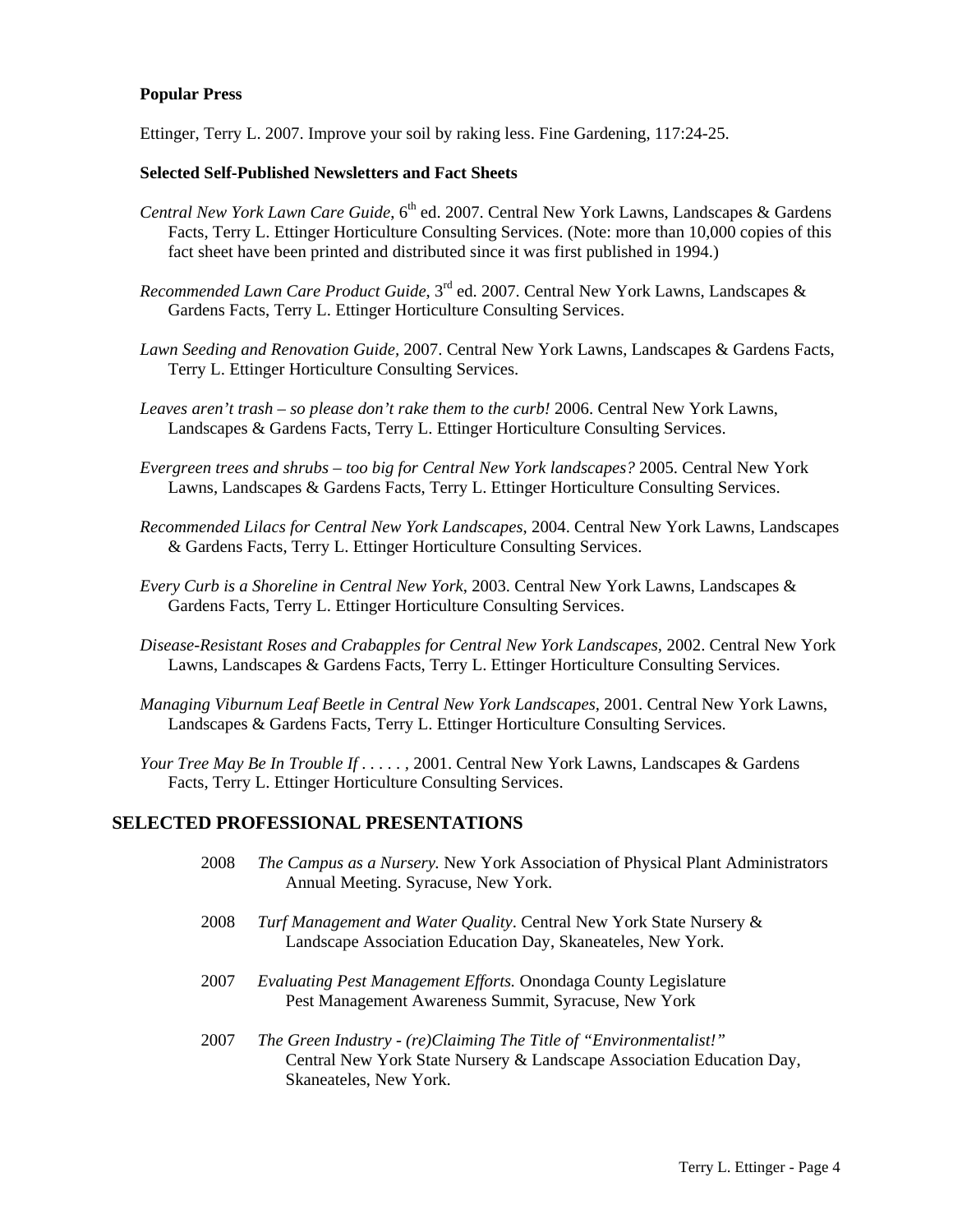- 2006 *Woody Plant Groundcovers*. New York Association of Physical Plant Administrators Annual Meeting. Syracuse, New York.
- 2004 *Bold Landscaping – Dramatic Impact and Reduced Maintenance*. Eastern Region Association of Higher Education Facilities Officers 54<sup>th</sup> Annual Meeting, Syracuse.
- 2004 *Managing Organic Materials in Campus Landscape Settings.* New York Association of Physical Plant Administrators Annual Meeting. Syracuse, New York.
- 2002 *Your Trees May Be in Trouble If . . !* New York Association of Physical Plant Administrators Annual Meeting. Colgate University, Hamilton, New York.
- 1997 *Key Plants – Key Pests in Central New York Landscapes.* CNY Landscape & Grounds Maintenance Seminar and Trade Show, Liverpool, New York.
- 1996 *A World of Knowledge at Your Fingertips – The Internet and the Green Industry*. CNY Landscape & Grounds Maintenance Seminar and Trade Show, Liverpool, New York.
- 1994 *Diagnosing Problems in the Landscape*. Central New York Landscape & Grounds Maintenance Seminar and Trade Show, Syracuse, New York.
- 1993 *Pest-Tolerant Trees and Shrubs for Central New York Landscapes*. Central New York Landscape & Grounds Maintenance Seminar and Trade Show, Baldwinsville, New York.
- 1992 *Keeping Green Wastes at Home*. Eighth Annual Conference on Solid Waste Management and Materials Policy. New York State Legislative Commission on Solid Waste Management, New York, New York.
- 1992 *To Kill a Landscape.*  $55<sup>th</sup>$  Annual New York State Pest Management Conference, Cornell University, Ithaca, New York.
- 1991 *"Don't Bag It" Lawn Care Program*. Turfgrass Education Day. Cornell Cooperative Extension, Rochester, New York.
- 1990 *There's No Such Thing as Yard Waste*. Municipal Solid Waste Composting Conference, Iroquois Group of the Sierra Club. Syracuse, New York.
- 1989 *Introduction to the Cornell Soil Physical Analysis Laboratories*. Central New York Landscape & Grounds Maintenance Seminar, Syracuse, New York.
- 1989 *Fertilizers and Their Utilization in Landscape Plantings*. Central New York Landscape & Grounds Maintenance Seminar, Syracuse, New York.
- 1986 *Utilization of Somaclonal Variation in the Development of Septoria musiva-Resistant Hybrid Populus.* 6<sup>th</sup> Int. Congress of Plant Tissue and Cell Culture. Minneapolis, Minnesota.
- 1986 *Somaclonal Variation and the Development of Resistance to Septoria musiva in Hybrid Populus.* 22nd International Horticultural Congress. University of California - Davis.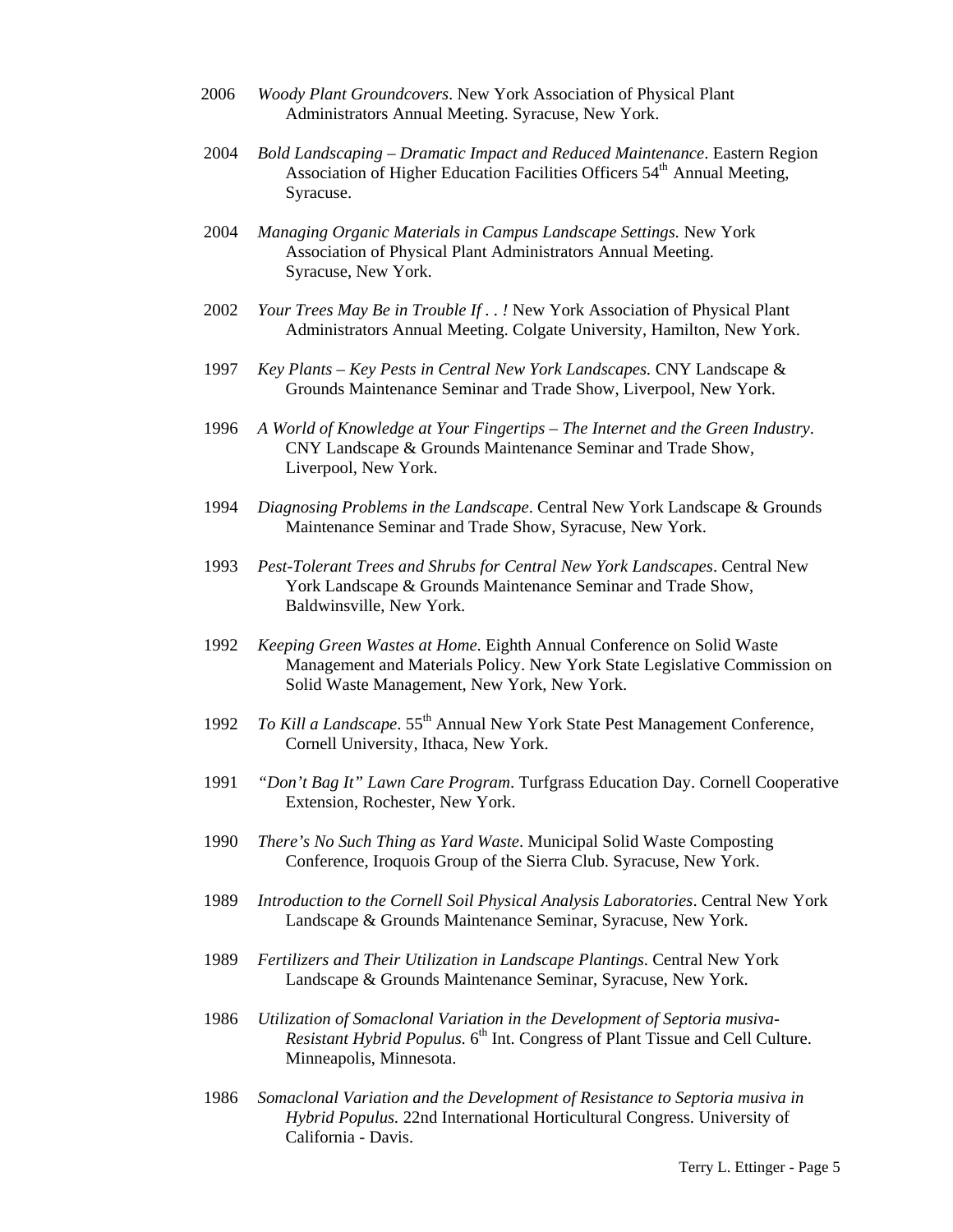- 1985 *Development of Resistance in Populus to Septoria musiva Utilizing Somaclonal Variation.* 20th Annual Canadian Tree Improvement Association Conference. Québec City, Québec, Canada.
- 1985 *Aseptic Micropropagation of Rhododendron `P.J.M.' Hybrids.* 80th Annual Meeting of the American Society of Horticultural Science. McAllen, Texas.

# **GRANTS AWARDED**

- 1991 Countywide home composting/"Don't Bag It" lawn care education program; Onondaga County Resource Recovery Agency; \$24,250.00 (1 year); T.L. Ettinger, PI.
- 1990 Home composting education program; City of Syracuse, New York; \$11,775.00 (1 year); T.L. Ettinger, PI.

#### **PROFESSIONAL CONFERENCE DEVELOPMENT, DELIVERY & EVALUATION**

- 2008 *Water Quality and the Green Industry*, Central New York Nursery & Landscape Association, Skaneateles, New York.
- 2008 *From the Ground Up III*, New York Association of Physical Plant Administrators, New Paltz, New York and Syracuse, New York. (under contract to NYAPPA)
- 2006 *From the Ground Up III*, New York Association of Physical Plant Administrators, New Paltz, New York and Syracuse, New York. (under contract to NYAPPA)
- 2004 *From the Ground Up II*, New York Association of Physical Plant Administrators, Syracuse, New York. (under contract to NYAPPA)
- 2004 *Bare Root Plant Materials for Season-Long Profits*, Central New York Nursery & Landscape Association, Liverpool, New York.
- 2002 *From the Ground Up*, New York Association of Physical Plant Administrators, Hamilton, New York. (under contract to NYAPPA)
- 1998 *Focus on Landscape Plants for the 1990's and Beyond*, Central New York Landscape & Grounds Maintenance Seminar, Liverpool, New York.
- 1997 *Focus on Opportunities, Troubleshooting and Safety in the Landscape,* Central New York Landscape & Grounds Maintenance Seminar, Liverpool, New York.
- 1996 *Focus on the Business End of Landscape Design/Build,* Central New York Landscape & Grounds Maintenance Seminar, Liverpool, New York.
- 1995 *Focus on Native Plants in the Landscapes,* Central New York Landscape & Grounds Maintenance Seminar and Trade Show, Syracuse, New York.
- 1994 *Focus on Ecological Landscape Design and Management,* Central New York Landscape & Grounds Maintenance Seminar, Syracuse, New York.
- 1993 *Focus on the Maturing of Landscape Designs,* Central New York Landscape & Grounds Maintenance Seminar and Trade Show, Baldwinsville, New York.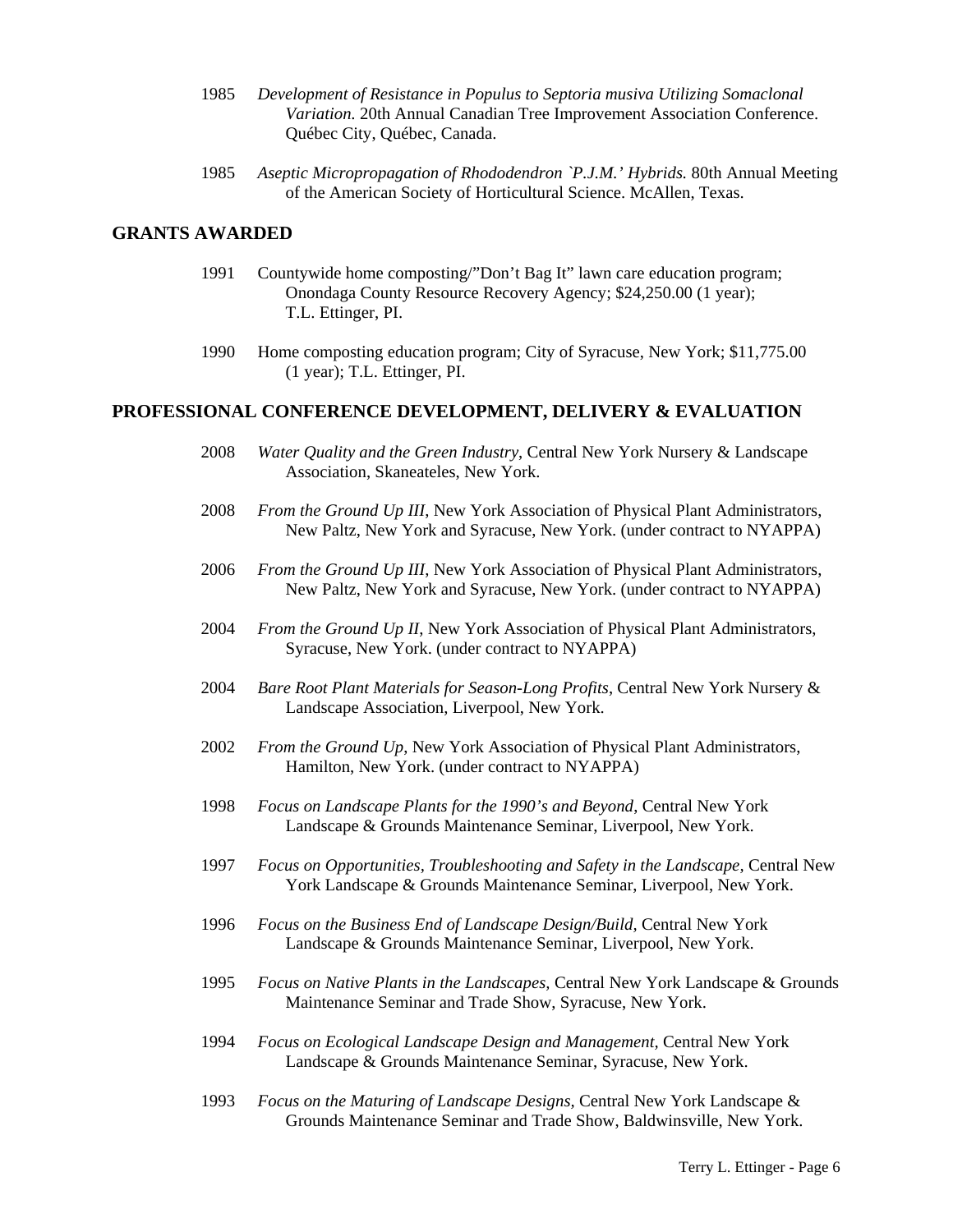- 1992 *Focus on Opportunities, Troubleshooting and Safety in the Landscape,* Central New York Landscape & Grounds Maintenance Seminar, Cortland, New York.
- 1991 *Focus on Landscape Principles and Alternatives,* Central New York Landscape & Grounds Maintenance Seminar, Syracuse, New York.
- 1990 *Focus on Renovation of Existing Landscapes and Creating New American Gardens,* Central New York Landscape & Grounds Maintenance Seminar, Liverpool, New York.
- 1989 *Landscape Site Evaluation Tour*, Cornell Cooperative Extension – Onondaga County, Baldwinsville, New York (Radisson Community).

# **LANDSCAPE HORTICULTURE-RELATED MASS MEDIA EXPERIENCE**

#### **Radio**

| 1988-present | <i>The Weeder's Digest, creator and host, News Radio 570 WSYR, Clear Channel</i> |
|--------------|----------------------------------------------------------------------------------|
|              | Communications Inc., Syracuse, New York. (11:00 a.m. to noon, Saturdays)         |

#### **Television**

| 2004-present    | Garden Journeys, creator and host. Time Warner Cable Television. This franchise<br>airs once every hour, two days each week on Time Warner Cable Television<br>news stations throughout upstate New York, northern Pennsylvania and western<br>Massachusetts. |
|-----------------|---------------------------------------------------------------------------------------------------------------------------------------------------------------------------------------------------------------------------------------------------------------|
| 1999-2003       | Dave's Garden, Horticulture expert, WIXT-TV News Channel 9, Clear Channel<br>Communications Inc., Syracuse, New York.                                                                                                                                         |
| 1993-2003       | Garden Journeys, creator and host, Time Warner Cable Channel 13, Syracuse<br>Division of Time Warner Cable, Syracuse, New York.                                                                                                                               |
| 1989-1999       | Three Around the Yard, co-creator and horticulture expert, WSTM-TV Channel 3,<br>Raycom Broadcasting Company, Syracuse, New York.                                                                                                                             |
| <b>Internet</b> |                                                                                                                                                                                                                                                               |
| 2007-present    | www.tlehcs.com<br>Terry L. Ettinger Horticulture Consulting Services website. Designed, coded and<br>maintain (including photography, text, .pdf downloads and responses to<br>inquiries) 300+ page website that receives more than 200 visits per week.      |
| 2007-present    | www.570wsyr.com/pages/TerryEttinger.html<br>Weblog (blog) in support of the weekly Weeder's Digest radio program (above).<br>Update on at least a weekly basis with commentary, photographs and links to                                                      |

2002-present www.news10now.com/content/features/garden\_journeys/?SecID=157 Past episodes of *Garden Journeys* in both one hour and two minute format is first locally originated program franchise to be made available online. Provide commentary, photographs and links to additional information when appropriate.

additional information that relate to calls taken or anticipated.